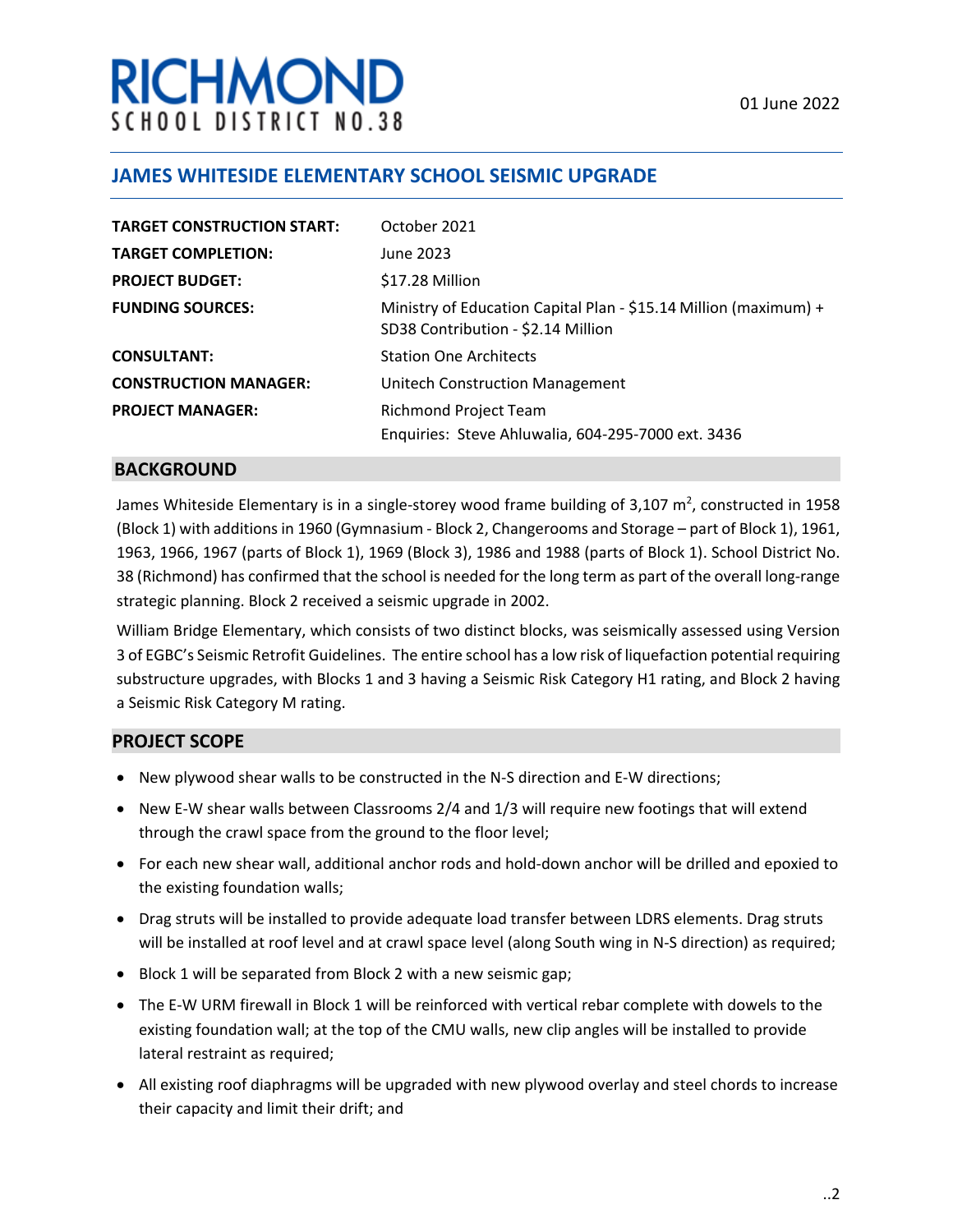# **RICHMON** SCHOOL DISTRICT NO.38

- URM firewalls at the Block 3 boiler room will remain unreinforced but will be laterally supported at the top of wall with bent plates connected to the framing around it.
- Non-structural seismic resistance upgrade to the entire school (added restraint of lighting, HVAC, plumbing and cabinets).
- Installation of new automatic fire suppression system.
- Upgrades to building envelope, mechanical ventilation and domestic water distribution systems.
- Restoration of wall/floor/ceiling/exterior finishes and hard/soft landscaping affected by the structural work, addition and demolition.
- Minor removal and replacement of mechanical and electrical equipment to accommodate structural work.

### **PROJECT STATUS**

- The Ministry of Education approved the project in January 2021, funded from the Seismic Mitigation Program.
- The classrooms on the east wing of the school have been completed. We are currently working on the six classrooms on the west wing of the school. This phase is planned to be wrapped up in August 2022.
- The project is planned to be completed in June 2022.